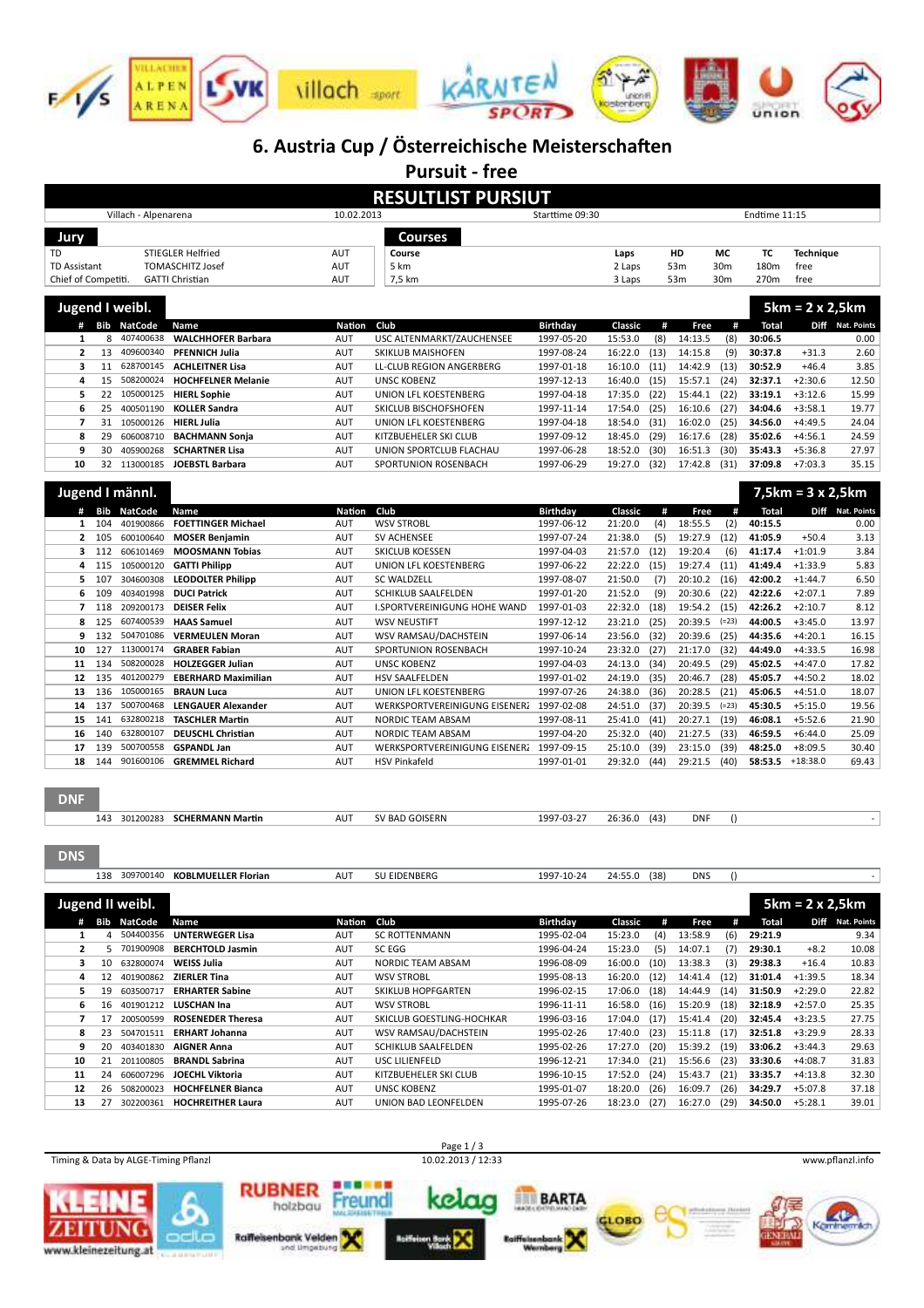

## 6. Austria Cup / Österreichische Meisterschaften

Pursuit - free

### RESULTLIST PURSIUT

|                     |                | # Bib NatCode Name |                                | Nation Club       |                                          | Birthday        | Classic | #           | Free               | #                | Total              |                          | Diff Nat. Points |
|---------------------|----------------|--------------------|--------------------------------|-------------------|------------------------------------------|-----------------|---------|-------------|--------------------|------------------|--------------------|--------------------------|------------------|
|                     |                | Jugend II männl.   |                                |                   |                                          |                 |         |             |                    |                  |                    | $7,5km = 3 \times 2,5km$ |                  |
|                     |                |                    |                                |                   |                                          |                 |         |             |                    |                  |                    |                          |                  |
|                     | # Bib          | <b>NatCode</b>     | Name                           | <b>Nation</b>     | Club                                     | Birthday        | Classic | #           | Free               | #                | <b>Total</b>       |                          | Diff Nat. Points |
| 1                   | 101            | 105000114          | <b>GATTI Raphael</b>           | AUT               | UNION LFL KOESTENBERG                    | 1995-07-21      | 20:43.0 | (1)         | 18:45.9            | (1)              | 39:28.9            |                          | 0.00             |
| $\mathbf{2}$        | 102            | 504701350          | <b>GREINER Christoph</b>       | <b>AUT</b>        | WSV RAMSAU/DACHSTEIN                     | 1995-07-05      | 21:11.0 | (2)         | 19:03.4            | (3)              | 40:14.4            | $+45.5$                  | 2.88             |
| 3                   | 103            | 403401819          | <b>RIEDLSPERGER Tobias</b>     | AUT               | <b>SCHIKLUB SAALFELDEN</b>               | 1996-10-08      | 21:18.0 | (3)         | 19:30.1            | (13)             | 40:48.1            | $+1:19.2$                | 5.01             |
| 4                   | 106            | 318200096          | <b>THIER Maximilian</b>        | AUT               | SU RAIKA ZWETTL                          | 1995-02-14      | 21:49.0 | (6)         | 19:13.6            | (4)              | 41:02.6            | $+1:33.7$                | 5.93             |
| 5                   | 110            | 409000233          | <b>EBNER Cornelius</b>         | <b>AUT</b>        | <b>USC FAISTENAU</b>                     | 1995-04-11      | 21:53.0 | (10)        | 19:21.1            | (8)              | 41:14.1            | $+1:45.2$                | 6.66             |
| 6                   | 111            | 412600094          | <b>EDLINGER Julian</b>         | AUT               | USV FUSCHL AM SEE                        | 1996-09-18      | 21:55.0 | (11)        | 19:20.6            | (7)              | 41:15.6            | $+1:46.7$                | 6.76             |
| FF7                 | 113            | 412600093          | <b>MRKONJIC Markus</b>         | AUT               | USV FUSCHL AM SEE                        | 1996-07-26      | 22:13.0 | (13)        | 19:22.9            | (FF9)            | 41:35.9            | $+2:07.0$                | 8.04             |
| FF8                 | 114            | 407400514          | <b>STRANGER Thomas</b>         | AUT               | USC ALTENMARKT/ZAUCHENSEE                | 1995-04-15      | 22:21.0 | (14)        | 19:15.0            | (FF5)            | 41:36.0            | $+2:07.1$                | 8.05             |
| 9                   | 116            | 113000220          | <b>THALER Sebastian</b>        | AUT               | SPORTUNION ROSENBACH                     | 1996-05-28      | 22:22.0 | (16)        | 19:27.2            | (10)             | 41:49.2            | $+2:20.3$                | 8.88             |
| 10                  | 108            | 400100610          | <b>SCHWAIGER Johann</b>        | <b>AUT</b>        | SCHIKLUB MARIA ALM                       | 1995-06-16      | 21:51.0 | (8)         | 20:12.5            | (18)             | 42:03.5            | $+2:34.6$                | 9.79             |
| 11                  | 119            | 504701158          | <b>BAUER Daniel</b>            | AUT               | WSV RAMSAU/DACHSTEIN                     | 1995-03-03      | 22:40.0 | (19)        | 19:46.3            | (14)             | 42:26.3            | $+2:57.4$                | 11.23            |
| 12                  | 117            | 401900740          | <b>EISL Christopher</b>        | AUT               | <b>WSV STROBL</b>                        | 1996-11-13      | 22:29.0 | (17)        | 20:45.5            | (27)             | 43:14.5            | $+3:45.6$                | 14.29            |
| 13                  | 121            | 607400542          | <b>OFER Tobias</b>             | <b>AUT</b>        | <b>WSV NEUSTIFT</b>                      | 1996-12-03      | 22:51.0 | (21)        | 20:27.3            | (20)             | 43:18.3            | $+3:49.4$                | 14.53            |
| 14                  | 126            | 403402018          | <b>KRAVANJA Tao</b>            | AUT               | <b>SCHIKLUB SAALFELDEN</b>               | 1995-03-08      | 23:24.0 | (26)        | 20:10.8            | (17)             | 43:34.8            | $+4:05.9$                | 15.57            |
| 15                  | 120            | 209200146          | <b>WALDNER Matti</b>           | AUT               | <b>I.SPORTVEREINIGUNG HOHE WAND</b>      | 1996-10-12      | 22:44.0 | (20)        | 20:55.6            | (31)             | 43:39.6            | $+4:10.7$                | 15.87            |
| 16                  | 122            | 209200223          | <b>MAYERHOFER Simon</b>        | AUT               | I.SPORTVEREINIGUNG HOHE WAND             | 1996-06-22      | 23:03.0 | (22)        | 20:42.2            | (26)             | 43:45.2            | $+4:16.3$                | 16.23            |
| 17                  | 123            | 113000162          | <b>PREIML Michael</b>          | AUT               | SPORTUNION ROSENBACH                     | 1996-02-21      | 23:15.0 | (23)        | 20:50.4            | (30)             | 44:05.4            | $+4:36.5$                | 17.51            |
| 18                  | 128            | 508200027          | <b>SCHREIMEIER Georg</b>       | AUT               | <b>UNSC KOBENZ</b>                       | 1996-03-13      | 23:32.0 | (28)        | 21:32.5            | (34)             | 45:04.5            | $+5:35.6$                | 21.25            |
| 19                  | 131            | 105000141          | <b>OBERTHALER Dominik</b>      | AUT               | UNION LFL KOESTENBERG                    | 1996-06-21      | 23:49.0 | (31)        | 21:33.5            | (35)             | 45:22.5            | $+5:53.6$                | 22.39            |
| 20                  | 133            | 105000128          | <b>DUFEK Sebastian</b>         | AUT               | UNION LFL KOESTENBERG                    | 1996-12-06      | 24:01.0 | (33)        | 21:44.6            | (37)             | 45:45.6            | $+6:16.7$                | 23.85            |
| 21                  | 142            | 500700494          | <b>GEBHARDT Mario</b>          | <b>AUT</b>        | WERKSPORTVEREINIGUNG EISENERZ 1996-09-25 |                 | 26:15.0 | (42)        | 21:44.3            | (36)             | 47:59.3            | $+8:30.4$                | 32.32            |
| <b>DNF</b>          |                |                    |                                |                   |                                          |                 |         |             |                    |                  |                    |                          |                  |
|                     | 130            |                    | 105000131 GATTI Alexander      | AUT               | UNION LFL KOESTENBERG                    | 1996-03-18      | 23:48.0 | (30)        | <b>DNF</b>         | $\left( \right)$ |                    |                          | $\sim$           |
| <b>DNS</b>          |                |                    |                                |                   |                                          |                 |         |             |                    |                  |                    |                          |                  |
|                     | 124            |                    | 303400136 BERGER-SCHAUER Felix | AUT               | ASVOE SV ROSENAU                         | 1995-01-25      | 23:17.0 | (24)        | <b>DNS</b>         | $\left( \right)$ |                    |                          | $\omega$         |
| Juniorinnen         |                |                    |                                |                   |                                          |                 |         |             |                    |                  |                    | $5km = 2 \times 2,5km$   |                  |
| #                   |                | <b>Bib NatCode</b> | Name                           | Nation<br>AUT     | Club                                     | <b>Birthday</b> | Classic | #           | Free               | #                | <b>Total</b>       |                          | Diff Nat. Points |
| 1<br>$\overline{2}$ | $\overline{2}$ | 318200087          | <b>SCHWARZ Nathalie</b>        |                   | SU RAIKA ZWETTL                          | 1993-07-29      | 14:59.0 | (2)         | 13:34.9            | (2)              | 28:33.9            |                          | 5.00             |
|                     | 9              | 403000805          | <b>SEEBACHER Anna</b>          | AUT               | SKIKLUB SPARKASSE RADSTADT               | 1994-03-09      | 15:59.0 | (9)         | 13:45.0            | (4)              | 29:44.0            | $+1:10.1$                | 11.34            |
| 3<br>4              | 7<br>18        | 113000207          | <b>HAUSOTT Lisa</b>            | <b>AUT</b><br>AUT | SPORTUNION ROSENBACH                     | 1994-02-21      | 15:33.0 | (7)<br>(19) | 14:16.0<br>15:08.0 | (10)<br>(16)     | 29:49.0<br>32:14.0 | $+1:15.1$<br>$+3:40.1$   | 11.79<br>24.91   |
|                     |                | 318200091          | <b>SCHIMPL Sophie</b>          |                   | SU RAIKA ZWETTL                          | 1994-07-26      | 17:06.0 |             |                    |                  |                    |                          |                  |
| Junioren            |                |                    |                                |                   |                                          |                 |         |             |                    |                  |                    | $10km = 4x2,5km$         |                  |
| #                   | Bib            | <b>NatCode</b>     | Name                           | Nation            | Club                                     | Birthday        | Classic | #           | Free               | #                | <b>Total</b>       |                          | Diff Nat. Points |
| 1                   | 209            | 102100158          | <b>HABENICHT Tobias</b>        | AUT               | SPORT-UNION KLAGENFURT                   | 1993-10-26      | 26:46.0 | (9)         | 23:47.3            | (3)              | 50:33.3            |                          | 4.85             |
| $\mathbf{2}$        | 211            | 308400145          | <b>KUGLER Simon</b>            | AUT               | UNION LIEBENAU                           | 1994-10-07      | 27:15.0 | (11)        | 24:54.3            | (14)             | 52:09.3            | $+1:36.0$                | 9.75             |
| 3                   | 213            | 625200071          | <b>BLASSNIG Clemens</b>        | <b>AUT</b>        | <b>UNION ST.VEIT</b>                     | 1993-10-02      | 27:36.0 | (13)        | 24:37.7            | (11)             | 52:13.7            | $+1:40.4$                | 9.98             |
| 4                   | 216            | 306701433          | <b>KERN Dominik</b>            | AUT               | SCHIUNION BOEHMERWALD                    | 1993-03-10      | 28:01.0 | (16)        | 24:24.4            | (10)             | 52:25.4            | $+1:52.1$                | 10.57            |
| 5                   | 215            | 113000146          | <b>KATTNIG Fabian</b>          | AUT               | SPORTUNION ROSENBACH                     | 1994-01-13      | 27:59.0 | (15)        | 24:40.4            | (12)             | 52:39.4            | $+2:06.1$                | 11.29            |
| 6                   | 218            | 304600304          | <b>GOTTHALMSEDER Alexander</b> | <b>AUT</b>        | <b>SC WALDZELL</b>                       | 1994-05-27      | 28:16.0 | (18)        | 25:06.1            | (15)             | 53:22.1            | $+2:48.8$                | 13.47            |
| 7                   | 228            | 606003721          | <b>NOECKLER Christoph</b>      | <b>AUT</b>        | KITZBUEHELER SKI CLUB                    | 1993-02-15      | 30:08.0 | (28)        | 25:30.9            | (17)             | 55:38.9            | $+5:05.6$                | 20.45            |
| 8                   | 226            | 304600306          | <b>DOPPELREITER Martin</b>     | AUT               | <b>SC WALDZELL</b>                       | 1994-07-20      | 29:45.0 | (26)        | 26:12.5            | (20)             | 55:57.5            | $+5:24.2$                | 21.40            |
| 9                   | 223            | 207700077          | <b>SIEGELE Christian</b>       | AUT               | <b>UNSC MITTERBACH</b>                   | 1994-10-01      | 29:19.0 | (23)        | 27:31.5            | (25)             | 56:50.5            | $+6:17.2$                | 24.11            |
| 10                  | 230            | 306701741          | <b>STADLBAUER Sebastian</b>    | AUT               | SCHIUNION BOEHMERWALD                    | 1994-02-12      | 30:25.0 | (30)        | 26:44.1            | (24)             | 57:09.1            | $+6:35.8$                | 25.06            |
| 11                  | 231            | 201100760          | <b>LATTNER Manuel</b>          | <b>AUT</b>        | USC LILIENFELD                           | 1993-12-17      | 31:33.0 | (31)        | 28:23.5            | (26)             | 59:56.5            | $+9:23.2$                | 33.60            |

DNS

|             |             | 234 113000201 BIN Angelo Roberto | <b>AUT</b>  | SPORTUNION ROSENBACH | 1994-06-08      | 32:08.0 (33) |     | <b>DNS</b> |      |         |                 |                    |
|-------------|-------------|----------------------------------|-------------|----------------------|-----------------|--------------|-----|------------|------|---------|-----------------|--------------------|
| 239         | 318200084   | <b>ENZENHOFER Matthias</b>       | <b>AUT</b>  | SU RAIKA ZWETTL      | 1994-04-12      | 33:04.0 (39) |     | <b>DNS</b> |      |         |                 |                    |
| Allg. Damen |             |                                  |             |                      |                 |              |     |            |      |         | 5km = 2 x 2.5km |                    |
|             | Bib NatCode | Name                             | Nation Club |                      | <b>Birthdav</b> | Classic      | #   | Free       | #    | Total   | Diff            | <b>Nat. Points</b> |
|             | 113000074   | <b>MUSCHET Kerstin</b>           | <b>AUT</b>  | SPORTUNION ROSENBACH | 1988-12-25      | 14:14.0      | (1) | 13:24.6    | (1)  | 27:38.6 |                 | 0.00               |
|             | 302200288   | <b>EDELBAUER Sandra</b>          | <b>AUT</b>  | UNION BAD LEONFELDEN | 1992-10-03      | 15:28.0      | (6) | 14:16.2    | (11) | 29:44.2 | $+2:05.6$       | 11.36              |
|             |             |                                  |             |                      |                 |              |     |            |      |         |                 |                    |

Timing & Data by ALGE-Timing Pflanzl 10.02.2013 / 12:33 www.pflanzl.info

Page  $2/3$ <br>10.02.2013 / 12:33

kelaa